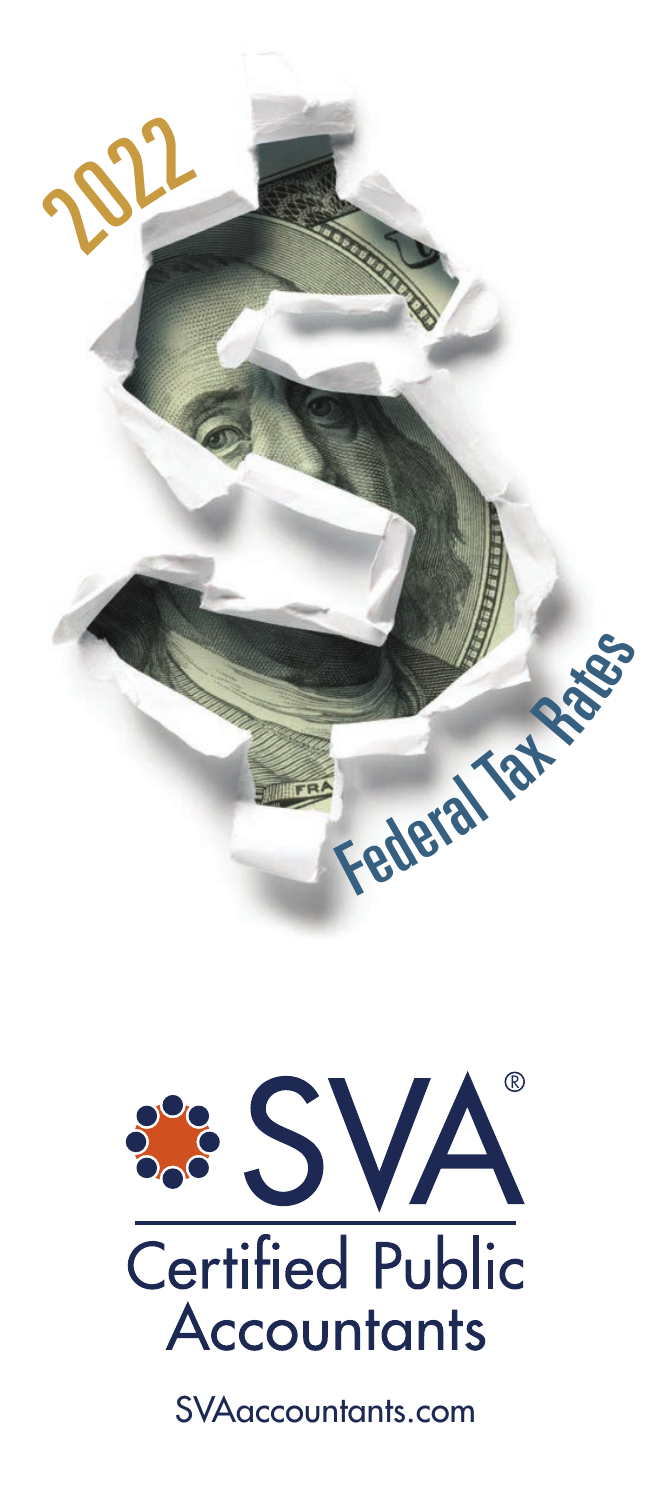# **INDIVIDUAL INCOME TAX RATES<sup>1</sup>**

#### **Single**

| If taxable income is |                             | $$ tax is $$ $$ of amount over |                         |
|----------------------|-----------------------------|--------------------------------|-------------------------|
|                      | $\frac{1}{2}$ 0 - \$ 10,275 | $10\%$                         | S –<br>$\left( \right)$ |
|                      | $$10,276 - $41,775$         | $\frac{1,027.50 + 12\%}{ }$    | \$10,275                |
|                      | $$41,776 - $89,075$         | $$4,807.50 + 22\%$             | \$41,775                |
|                      | $$89,076 - $170,050$        | $$15,213.50 + 24\%$            | \$89,075                |
|                      | $$170,051 - $215,950$       | $$34,647.50 + 32\%$            | \$170,050               |
|                      | $$215,951 - $539,900$       | $$49,335.50 + 35\%$            | \$215,950               |
|                      | Over \$539,900              | $$162,718.00 + 37\%$           | \$539,900               |

#### **Head of household**

| If taxable income is       |                      | $\dots$ tax is $\dots$ $\dots$ of amount over |
|----------------------------|----------------------|-----------------------------------------------|
| $\frac{1}{2}$ 0 - \$14,650 | 10%                  | $\sim 0$                                      |
| $$14,651 - $55,900$        | $$1,465.00 + 12\%$   | \$14,650                                      |
| $$55,901 - $89,050$        | $$6,415.00 + 22\%$   | \$55,900                                      |
| $$89,051 - $170,050$       | $$13,708.00 + 24\%$  | \$89,050                                      |
| $$170,051 - $215,950$      | $$33,148.00 + 32\%$  | \$170,050                                     |
| $$215,951 - $539,900$      | $$47,836.00 + 35\%$  | \$215,950                                     |
| Over \$539,900             | $$161,218.50 + 37\%$ | \$539,900                                     |

### **Married filing jointly**

| If taxable income is        |                      | $\dots$ tax is $\dots$ $\dots$ of amount over |
|-----------------------------|----------------------|-----------------------------------------------|
| $\frac{1}{2}$ 0 - \$ 20,550 | 10%                  | $\sim 0$                                      |
| $$20,551 - $83,550$         | $$2,055.00 + 12\%$   | \$20,550                                      |
| $$83,551 - $178,150$        | $$9,615.00 + 22\%$   | \$83,550                                      |
| $$178,151 - $340,100$       | $$30,427.00 + 24\%$  | \$178,150                                     |
| $$340,101 - $431,900$       | $$69,295.00 + 32\%$  | \$340,100                                     |
| $$431,901 - $647,850$       | $$98,671.00 + 35\%$  | \$431,900                                     |
| Over \$647,850              | $$174,253.50 + 37\%$ | \$647,850                                     |

## **Married filing separately**

| If taxable income is        |  |                     | tax is   of amount over                                    |
|-----------------------------|--|---------------------|------------------------------------------------------------|
| $\frac{1}{2}$ 0 - \$ 10,275 |  | 10%                 | S.<br>$\left( \begin{array}{c} 0 \\ 0 \end{array} \right)$ |
| $$10,276 - $41,775$         |  | $$1,027.50 + 12\%$  | \$10,275                                                   |
| $$41,776 - $89,075$         |  | $$4,807.50 + 22\%$  | \$41,775                                                   |
| $$89,076 - $170,050$        |  | $$15,213.50 + 24\%$ | \$89,075                                                   |
| $$170,051 - $215,950$       |  | $$34,647.50 + 32\%$ | \$170,050                                                  |
| $$215,951 - $323,925$       |  | $$49,335.50 + 35\%$ | \$215,950                                                  |
| Over \$323,925              |  | $$87,126.75+37\%$   | \$323,925                                                  |

<sup>1</sup> These rates generally apply to earned income, business income, interest and nonqualified dividends. Long-term capital gains rates apply to qualified dividends.

## **FICA RATES AND ADDITIONAL MEDICARE TAX**

The rate for the employee portion of Social Security tax is 6.2%, and the maximum earned income it applies to is \$147,000, while the Medicare rate is 1.45% and applies to all earned income.

Self-employed individuals pay both the employee and employer portions, but get a deduction for the employer portion.

Cash wages totaling \$2,400 or more to a household employee are also subject to FICA taxes.

An additional 0.9% Medicare tax applies to FICA wages and selfemployment income exceeding \$200,000 (singles and heads of households), \$250,000 (joint filers) or \$125,000 (separate filers).

Employers must withhold the additional Medicare tax beginning in the pay period when wages exceed \$200,000 for the calendar year, without regard to an employee's filing status.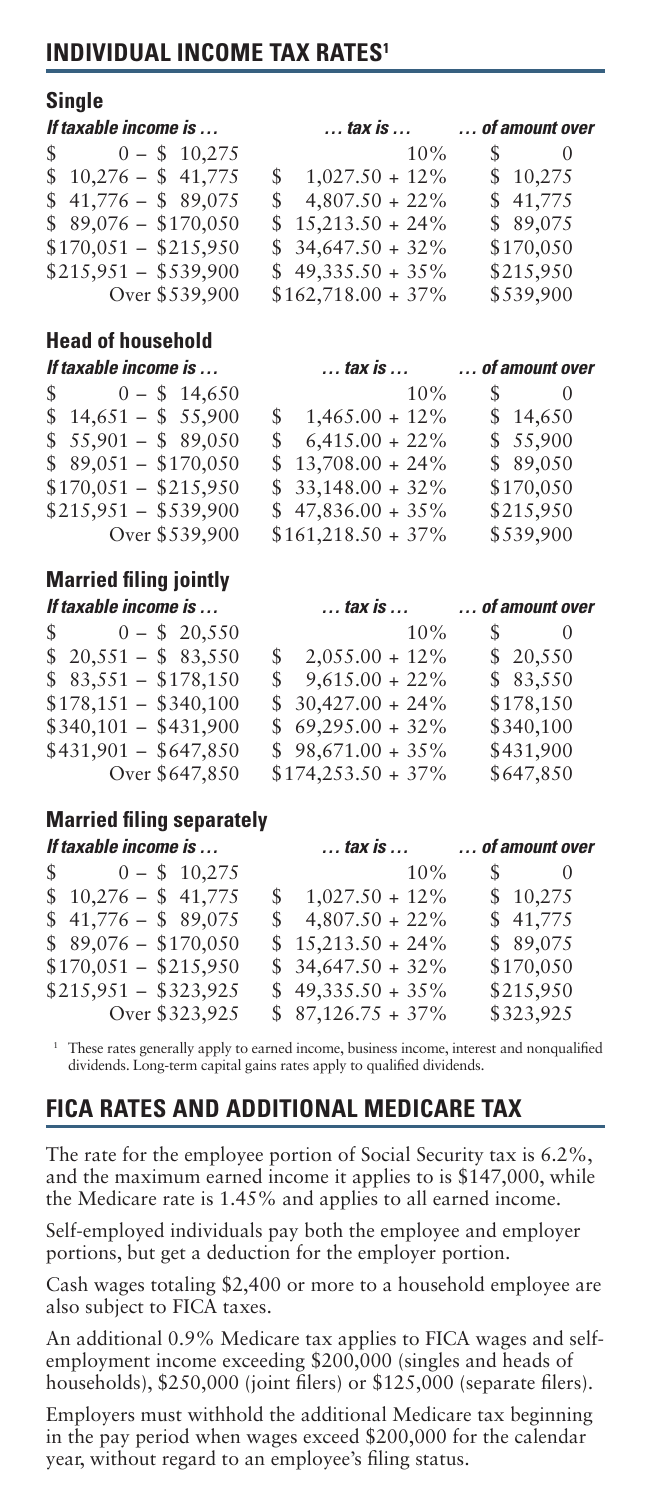# **CAPITAL GAINS TAX RATES**

| <b>Type of gain</b><br>Short-term gain (assets held 12 months or less)                                 | Maximum rate <sup>1</sup><br>37% |
|--------------------------------------------------------------------------------------------------------|----------------------------------|
| Long-term gain (generally assets<br>held more than 12 months)                                          | $15\%$ or $20\%$ <sup>2</sup>    |
| Long-term gain on collectibles                                                                         | 28%                              |
| Long-term gain attributable to<br>certain depreciation recapture                                       | $2.5\%$                          |
| Gain on qualified small business<br>stock held more than 5 years                                       | $14\%$ <sup>3</sup>              |
| Most long-term gain that would be taxed at 12% or<br>less based on the taxpayer's ordinary-income rate | $0\%$                            |

1 The 3.8% net investment income tax applies to net investment income to the extent that modified adjusted gross income (MAGI) exceeds \$200,000 (singles and heads of households), \$250,000 (joint filers) or \$125,000 (separate filers).

<sup>2</sup> The 20% rate applies only to those with taxable income exceeding \$459,750 (singles), \$488,500 (heads of households), \$517,200 (joint filers), \$258,600 (separate filers) or \$13,700 (estates and trusts).

<sup>3</sup> Effective rate based on 50% exclusion from a 28% rate. If stock was acquired after February 17, 2009, and before September 28, 2010, the rate is 7% (75% exclusion from a 28% rate). If stock was acquired on or after September 28, 2010, the rate is 0%.

# **ALTERNATIVE MINIMUM TAX**

#### **Single, head of household or married filing jointly**

| If taxable income is | $\ldots$ tax is $\ldots$ | $\ldots$ of amount over |
|----------------------|--------------------------|-------------------------|
| $$0 - $206,100$      | 26%                      |                         |
| Over \$206,100       | $$53,586 + 28\%$         | \$206,100               |

#### **Married filing separately**

| If taxable income is              | $\ldots$ tax is $\ldots$ | of amount over |  |
|-----------------------------------|--------------------------|----------------|--|
| $$0 - $103,050$<br>Over \$103,050 | 26%<br>$$26,793 + 28\%$  | \$103,050      |  |
|                                   |                          |                |  |

### **Exemptions**

| <b>Exemption amount</b> |
|-------------------------|
| \$75,900                |
| \$118,100               |
| \$59,050                |
|                         |

#### **Exemption phaseouts based on AMT income**

| <b>Filing status</b>        | Income range of phaseout  |
|-----------------------------|---------------------------|
| Single or head of household | $$539,900 - $843,500$     |
| Married filing jointly      | $$1,079,800 - $1,552,200$ |
| Married filing separately   | $$539,900 - $776,100$     |

# **ESTATE AND TRUST INCOME TAX RATES**

| If taxable income is       | $\ldots$ tax is $\ldots$ | of amount over |
|----------------------------|--------------------------|----------------|
| $\frac{1}{2}$ 0 - \$ 2,750 | 10%                      | SS.            |
| $$2,751 - $9,850$          | $\frac{1}{2}$ 275 + 24%  | \$2,750        |
| $$9,851 - $13,450$         | $$1,979 + 35\%$          | \$9,850        |
| Over \$13,450              | $$3,239 + 37\%$          | \$13,450       |
|                            |                          |                |

## **"KIDDIE" TAX**

This tax generally applies to unearned income beyond \$2,300 of children under age 19, or under 24 if a full-time student. Such income is generally taxed according to the parents' marginal tax bracket.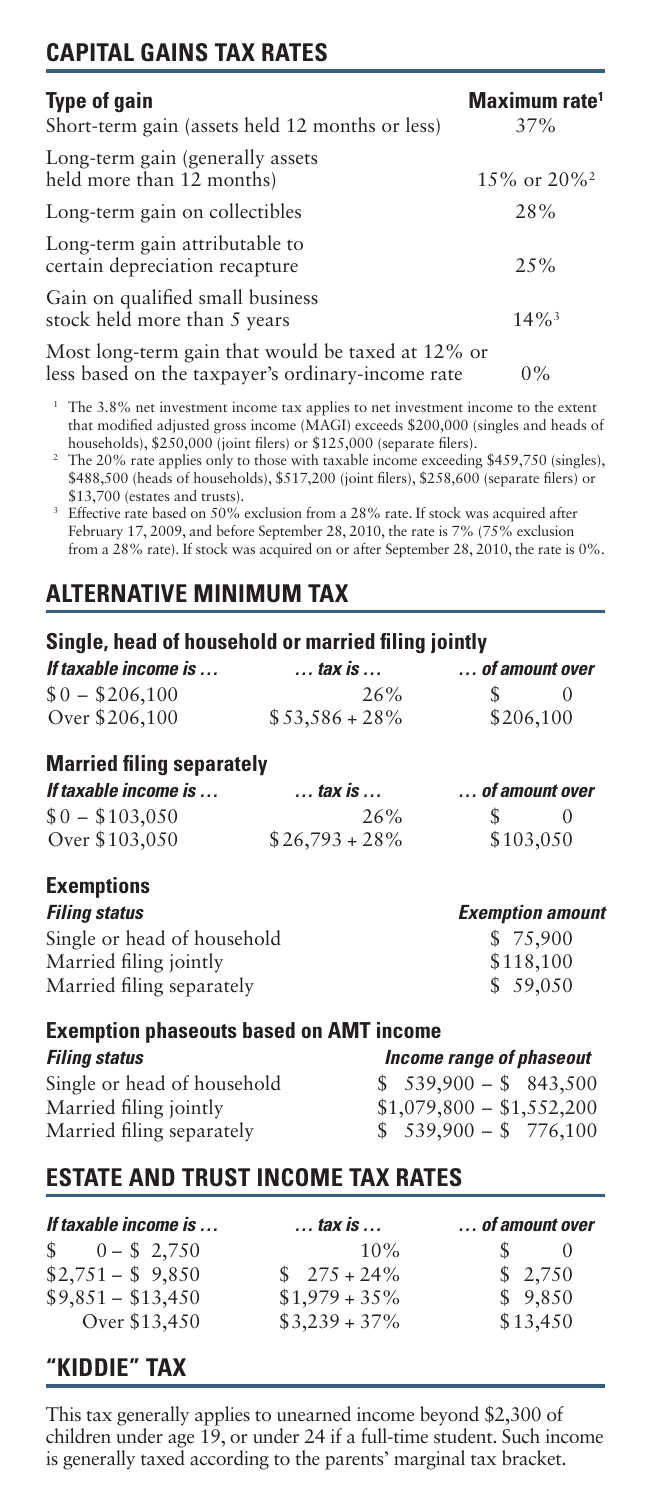# **STANDARD DEDUCTIONS**

## **Filing status Deduction**

 $\text{Single}$  \$12,950 Head of household \$19,400 Married filing jointly or surviving spouse \$25,900 Married filing separately \$12,950

# **ITEMIZED DEDUCTION LIMITS<sup>1</sup>**

### **State and local tax**

Up to \$10,000 on a combined basis for property tax and either income tax or sales tax (\$5,000 for separate filers).

#### **Home mortgage interest**

Acquisition debt of up to \$750,000. (This limit is generally for indebtedness incurred after Dec. 15, 2017; a \$1 million limit still applies to indebtedness incurred on or before that date.)

**Miscellaneous itemized deductions subject to the 2% floor** No longer deductible. (Examples include investment expenses, certain professional fees and unreimbursed employee business expenses.)

#### **Casualty and theft losses**

No longer deductible except for losses due to an event officially declared a disaster by the President.

#### **Medical expenses**

Unreimbursed medical expenses in excess of 7.5% of adjusted gross income are deductible.

<sup>1</sup> Additional rules and limits may affect these deductions.

# **STANDARD MILEAGE RATES**

#### **Use of vehicle Deduction per mile**

Business 58.5 cents Medical or moving 18 cents Charitable 14 cents

# **CHILD AND EDUCATION BREAKS1**

| Tax break                      | <b>Maximum</b> |                       | <b>MAGI<sup>2</sup></b> phaseout range                       |
|--------------------------------|----------------|-----------------------|--------------------------------------------------------------|
| Credit                         |                |                       | Single/Head of household <sup>3</sup> Married filing jointly |
| Child                          | \$2,000        | $$200,000 - $240,000$ | $$400,000 - $440,000$                                        |
| Adoption                       | \$14,890       | $$223,410 - $263,410$ | $$223.410 - $263.410$                                        |
| Dependent<br>care <sup>4</sup> | \$600          | $$15,000 - $43,000$   | $$15,000 - $43,000$                                          |
| American<br>Opportunity        | \$2,500        | $$80,000 - $90,000$   | $$160,000 - $180,000$                                        |
| Lifetime<br>Learning           | \$2,000        | $$80,000 - $90,000$   | $$160,000 - $180,000$                                        |
| <b>Other</b>                   |                |                       |                                                              |
| Student loan<br>interest       |                |                       |                                                              |
| deduction                      | \$2,500        | $$70,000 - $85,000$   | $$145,000 - $175,000$                                        |
| <b>FSA</b><br>contribution     | \$2,000        | $$95,000 - $110,000$  | $$190,000 - $220,000$                                        |

<sup>1</sup> Assumes one child or student. Amounts may vary for more than one child or student. Other rules and limits might reduce the break.

2 Modified adjusted gross income.

<sup>3</sup> These ranges also apply to married taxpayers filing separately, except that separate filers aren't eligible for the American Opportunity or Lifetime Learning credit or the student loan interest deduction.

4 The phaseout is based on AGI rather than MAGI. The credit doesn't phase out altogether, but the minimum credit percentage of 20% applies to AGIs above \$43,000.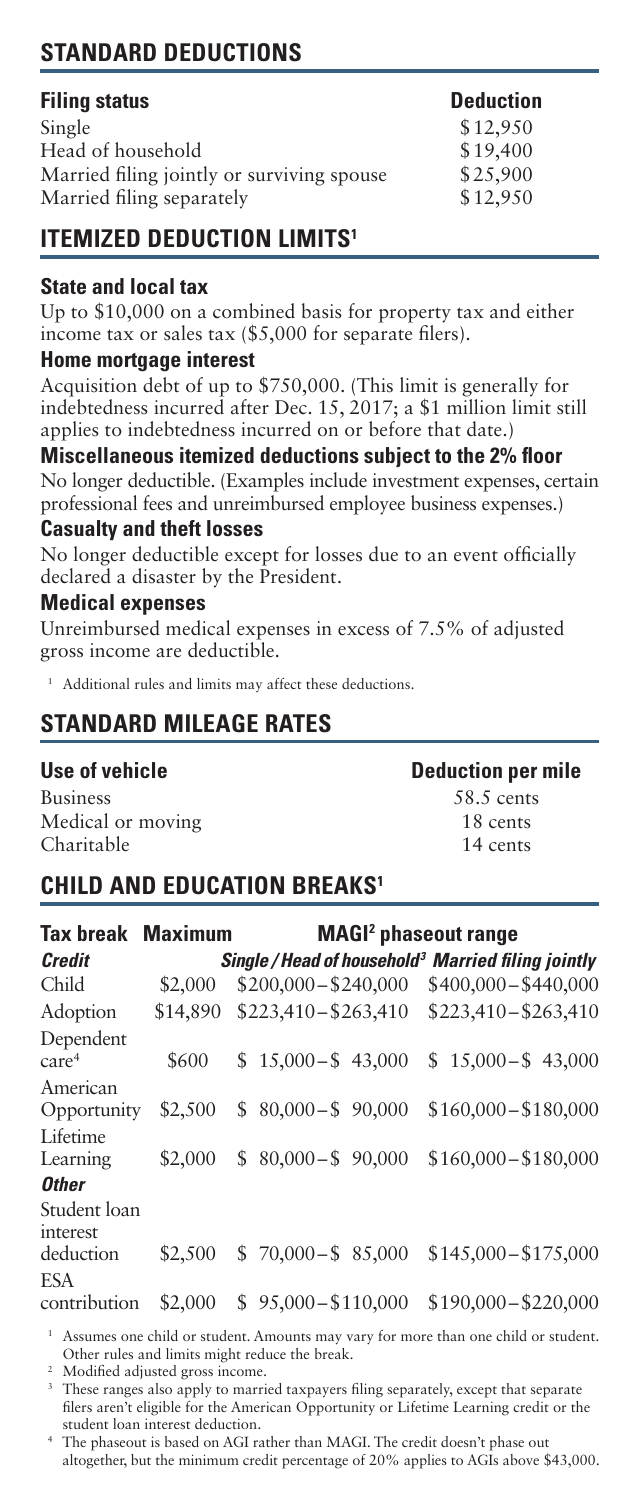# **HEALTH SAVINGS ACCOUNTS**

| Limit                                                    | <b>Individual</b> | Family   |
|----------------------------------------------------------|-------------------|----------|
| <b>HSA</b> contribution                                  | \$3,650           | \$7,300  |
| HSA catch-up<br>contribution                             | \$1,000           | \$1,000  |
| Minimum high-deductible<br>health plan (HDHP) deductible | \$1,400           | \$2,800  |
| Maximum HDHP<br>out-of-pocket costs                      | \$7,050           | \$14,100 |

# **FLEXIBLE SPENDING ACCOUNT CONTRIBUTIONS**

| Health care FSA    | \$2,850 |
|--------------------|---------|
| Dependent care FSA | \$5,000 |

## **RETIREMENT BENEFIT LIMITS**

| <b>Benefit</b>                                  | I imit      |
|-------------------------------------------------|-------------|
| Contributions to $401(k)$ , $403(b)$ ,          |             |
| $457(b)(2)$ , $457(c)(1)$ and SARSEP plans      | 20,500      |
| Contributions to defined contribution plans     | 61,000      |
| Contributions to SIMPLEs                        | 14,000      |
| Contributions to IRAs                           | \$<br>6,000 |
| Catch-up contributions to $401(k)$ , $403(b)$ , |             |
| $457(b)(2)$ , $457(c)(1)$ and SARSEP plans      | 6,500<br>\$ |
| Catch-up contributions to SIMPLEs               | 3,000<br>\$ |
| Catch-up contributions to IRAs                  | \$<br>1,000 |
| Compensation for benefit purposes               |             |
| for qualified plans and SEPs                    | \$305,000   |
| Highly compensated employee threshold           | \$135,000   |
| Annual benefit for defined benefit plans        | \$245,000   |

# **LONG-TERM-CARE INSURANCE**

| Age          | <b>Premium deduction limit</b> |
|--------------|--------------------------------|
| 40 and under | 4.50                           |
| 41 to 50     | \$850                          |
| 51 to 60     | \$1,690                        |
| 61 to 70     | \$4,510                        |
| Over 70      | \$5,640                        |

## **EARNINGS THRESHOLDS FOR PHASEOUT OF SOCIAL SECURITY BENEFITS**

#### **Retirement age status Earnings limit**

Before Full Retirement Age (FRA) \$19,560 per year Pre-FRA in year you reach FRA \$4,330 per month FRA and after None

# **GIFT AND ESTATE TAX EXEMPTIONS AND RATES**

#### **Exemption Top rate**

\$12,060,000 40%

A surviving spouse may be able to use the deceased spouse's unused estate tax exemption. The annual gift tax exclusion is \$16,000 per recipient (\$32,000 if spouses elect "split-gift" treatment).